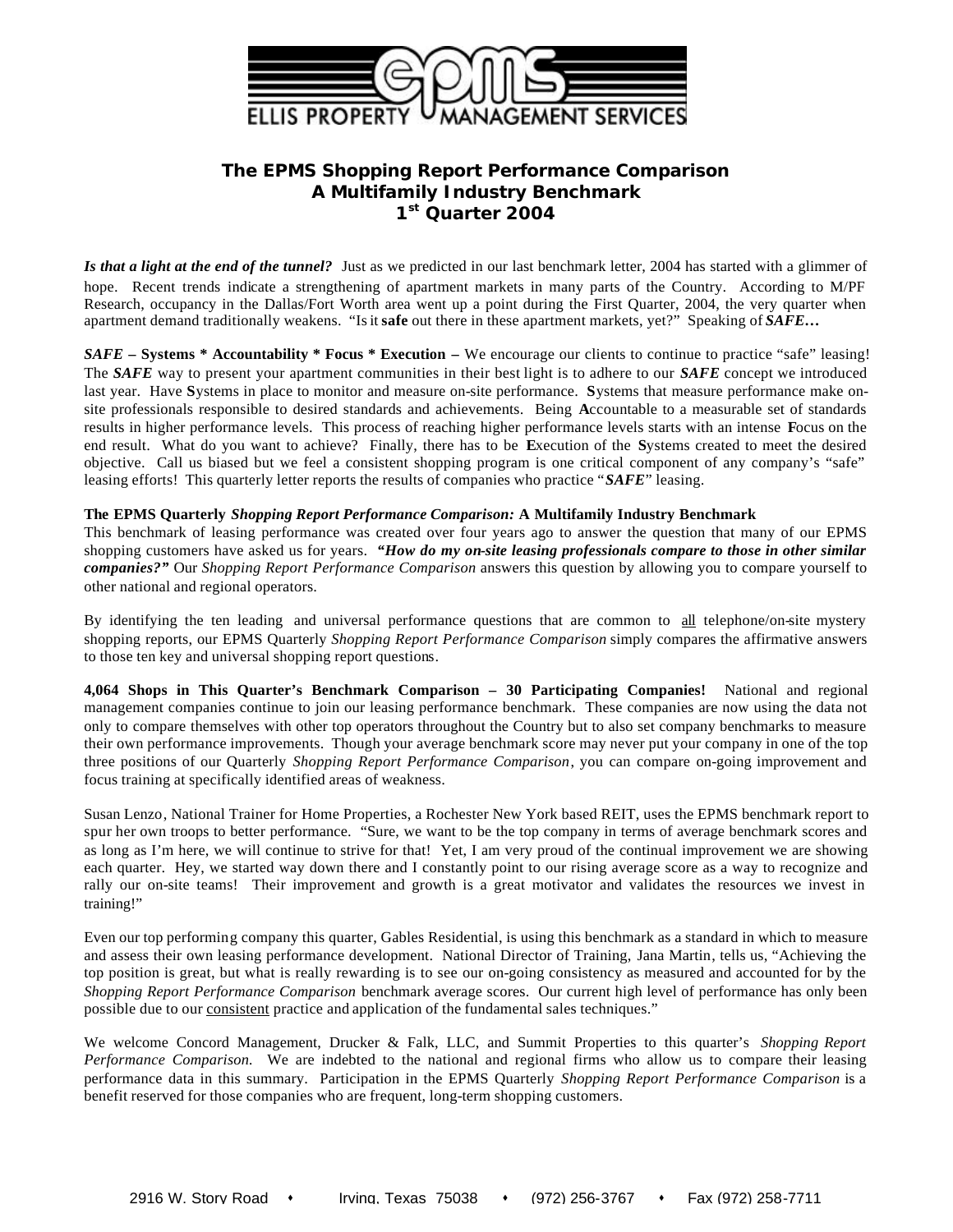We want to identify and warmly thank the current companies who contributed their shopping data to this quarter's *Shopping Report Performance Comparison.*

| Amli Residential<br><b>Architone Communities</b><br>AvalonBay Communities, Inc. | <b>First Worthing Company</b><br>Fogelman Management Group<br><b>Gables Residential Services</b> | <b>Simpson Property Group</b><br>S.L. Nusbaum Realty<br>Steven D. Bell & Company |
|---------------------------------------------------------------------------------|--------------------------------------------------------------------------------------------------|----------------------------------------------------------------------------------|
| <b>BRE</b> Properties                                                           | <b>Greystar Management Services</b>                                                              | <b>Summit Properties</b>                                                         |
| Capreit                                                                         | <b>Home Properties</b>                                                                           | <b>Tarragon Management</b>                                                       |
| Concord Management<br><b>CWS</b> Apartment Homes                                | JPI<br><b>Legacy Partners</b>                                                                    | <b>Trammell Crow Residential Services</b><br>United Dominion Realty Trust (UDRT) |
| Drucker & Falk, LLC                                                             | <b>Lincoln Property Company</b>                                                                  | Village Green                                                                    |
| <b>Equity Residential Properties</b>                                            | Post Properties                                                                                  | Walden                                                                           |
| Fairfield Residential                                                           | RAM Partners, LLC                                                                                | <b>Windsor Communities</b>                                                       |

## **Gables Residential Pulls a THREEpeat in the First Quarter, 2004!**

Many companies are striving to achieve the top position in our Quarterly *Shopping Report Performance Comparison* and would be delighted to accomplish this feat at least once. Yet, Gables Residential has earned the top position for a third consecutive quarter! We congratulate the Gables on-site leasing professionals who have rallied for a third time to place first in this quarterly comparison of the nation's best management companies.

At 93.83%, Gables Residential has achieved the highest individual company First Quarter score in the history of this comparison. This also marks a company high for this Florida based REIT. Jana Martin had this to say on behalf of Gables Residential and their incredible on-site team members:

*"It is truly remarkable that we achieved this ranking for the third quarter in a row. Even more commendable is that we are maintaining a level of excellence that is clearly reflected in these results. Consistency is key. We are extremely proud of each and every associate as it truly takes the entire Gables team to accomplish such a triumph."* 

We also salute **Lincoln Property Company (LPC)** and **JPI** as this quarter's number two and number three participants in terms of average score in this First Quarter, 2004 Quarterly *Shopping Report Performance Comparison.* Perennial top performer LPC achieved an overall benchmark average score of 93.37%. In just their third appearance in the EPMS *Shopping Report Performance Comparison,* JPI earned the third position at 92.53%.

**First Quarter, 2004 Overall Score Declines Slightly to 85.5% compared to First Quarter, 2003**. Despite a slight drop from 85.7% to 85.5% in the overall average this First Quarter, 2004, this number has improved by 6.8 points since the survey was initiated four years ago. High and low scores have continued to improve despite the record number of shops included in this first quarter of the year. We suspect that the two-tenths drop this quarter compared to one year ago is due partially to companies ramping up their shopping efforts to enhance the accountability for leasing excellence with their on-site troops.



Due to their obvious quest for leasing excellence as demonstrated by these performance averages, we have invited Gables Residential, LPC, and JPI to share with us some of their strategies for keeping their on-site leasing professionals *accountable*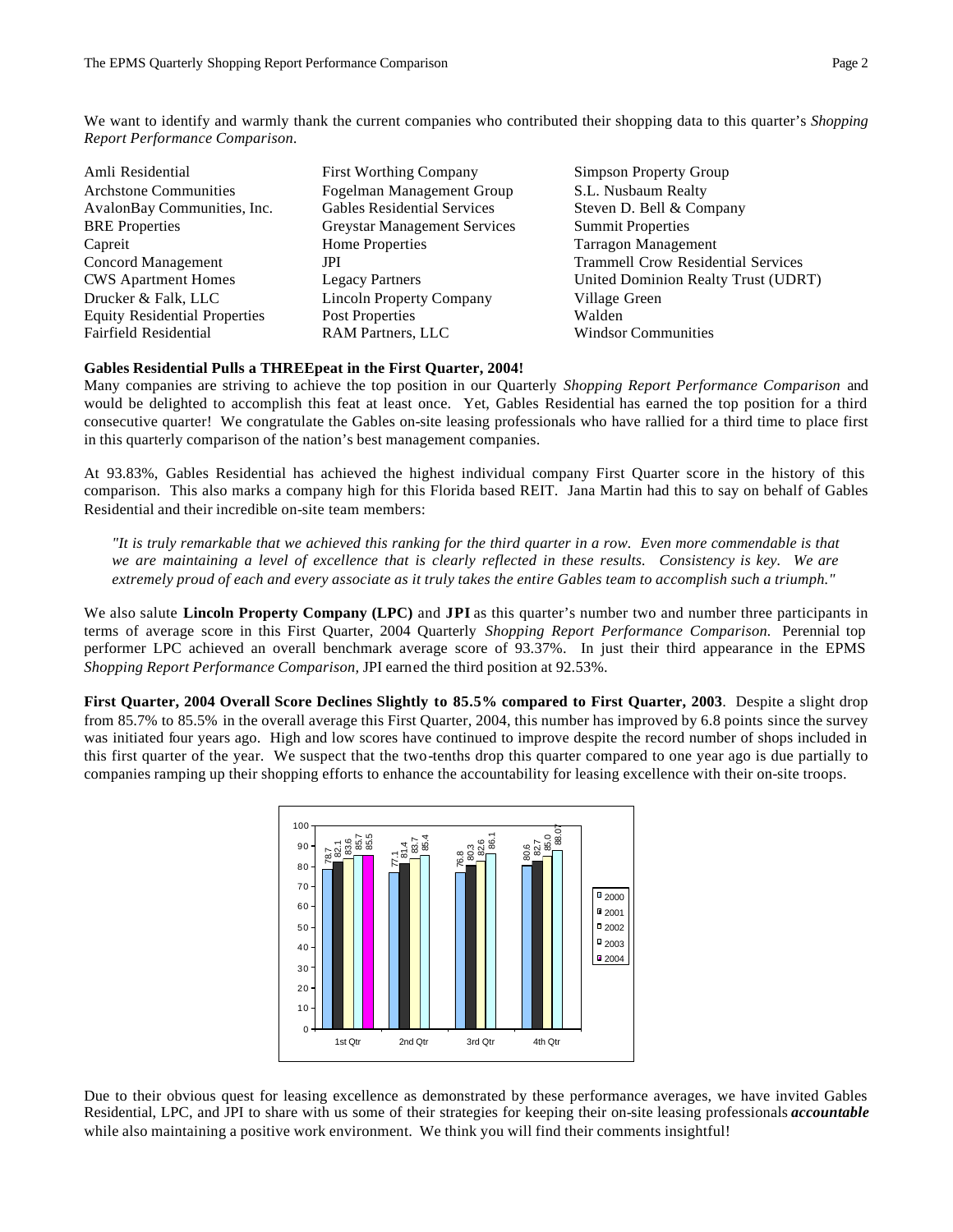### **S\*A\*F\*E Leasing Requires "Accountability"**

**Accountability** is the "insurance" used by all three of this quarter's top performing companies. While each has welldesigned *Systems* for sales/leasing employee selection and training, good performance is never merely assumed. "Just as there is a follow up system for your rental prospects, we have built into our accountability procedures a *follow up* for leasing performance," explains Maria Lawson, Vice President of Marketing and Training for LPC. Along with her Regional Training Directors, she has developed a routine that gets shopping reports immediately reviewed and forwarded to all LPC leasing professionals with the Regional Trainers' positive comments that include recognition as well as corrective feedback. "As soon as the shops hit the EPMS website, our Regional Trainers forward a copy to the Regional Property Manager for review. We want to get it to the leasing professional as quickly as possible."

Gables Residential believes **accountability** starts with giving the on-site leasing professionals a full understanding of the company's expectations. Gigi Giannoni, Gables' Vice President of Marketing and Training, shares these comments on accountability, "In an organization, we are responsible to each other to perform to the best of our ability and in the best interest of the organization. As such, we must be accountable for the decisions we make and actions we take, or lack there of, and the accompanying results. Accountability is critical to improving and growing any organization." Gables starts every new leasing person with an on-line basic leasing course that can be completed on their first day on the job. From the beginning, everyone knows the expectations and how to reach that standard of performance.

"Leasing is the front line of our management services, and we focus intensely on the performance and production of our leasing associates. I have become obsessive about measuring performance," says JoAnn Blaylock, Senior Executive Vice President at Irving, Texas based JPI. To make certain all associates are prepared, new leasing agents participate in JPI's "Pro Program" that teams them with another proven performer from the organization. Using basic curriculum that covers everything from Fair Housing to Basic Leasing, the new on-site employee is mentored by an experienced veteran and is ready to begin leasing almost immediately. The new employee also completes an on-line orientation that introduces them to the key JPI players, explains the JPI corporate culture, AND clarifies the performance expectations.

**"Accountability" applied with consistency and fairness.** Clearly communicating leasing expectations is a fundamental objective with all our top performers this quarter. These expectations include the shopping score thresholds that are considered "acceptable" for a leasing professional. "The shopping reports are an excellent accountability tool! We let our new people know that 80% or higher is "acceptable" but a seasoned Gables leasing professional should shoot for 100% and maintain a consistent 95% average score," says Martin. Both LPC and JPI shoot for individual shopping scores in the 90s and all three companies have penalties for not meeting these expectations. Lawson tells us that her company practices the same sort of consistency in making their leasing professionals accountable for performance as they expect in the actual leasing presentations. "We demand a consistently high level of performance and likewise we are consistent about rewarding those who meet our high leasing standards. And there are predictable and consistent consequences when a leasing professional falls short."

Like many of the leading real estate management companies, our three top companies this quarter have a three-strike rule when it comes to shopping report performance. While the third strike may not always result in a termination, on the third poor shopping report, "We will discuss with the individual if *sales* is an appropriate career course for them and explore alternative career options either within or outside of JPI," says Blaylock. Most companies, such as LPC, are not as understanding as JPI and simply terminate the employee on the third bad shop – strike three and you're out! At Gables, each region has its own policy regarding the consequences of a bad shopping report.

**Second and Third chances are always available** at even the most demanding of our upper tier companies. Leasing professionals at Gables Residential who score below 80% on their individual shop get an automatic enrollment in the company's "Leasing Dynamics" basic training course. This practice has enhanced this entry-level course by adding seasoned veterans to the group of participants. The newbies benefit from learning along side experienced leasing professionals. The leasing professional will be re -shopped after the class and will have to attend "Leasing Dynamics" again until they score 80% or better. LPC leasing folks who miss the mark are required to attend the fun, upbeat, AND intensive "Benchmark Boot Camp" where Regional Trainers reinforce the leasing basics as well as train attendees how to address the ten critical benchmark shopping report questions in every leasing presentation. LPC leasing professionals also pay a \$100 fine for poor shops in some circumstances.

A second poor shop at JPI results in a conference with the Regional Manager and Regional Trainer to work out a customized plan with the associate to succeed in their leasing and sales efforts. That plan includes re-training AND requires the associate to cough up the amo unt of his or her average leasing commission as a financial penalty. The plan is also followed by another shop that can be the last straw for an under performer. Blaylock notes that associates are rarely terminated due to performance because of the JPI Training Department's fast response to provide support to struggling leasing professionals.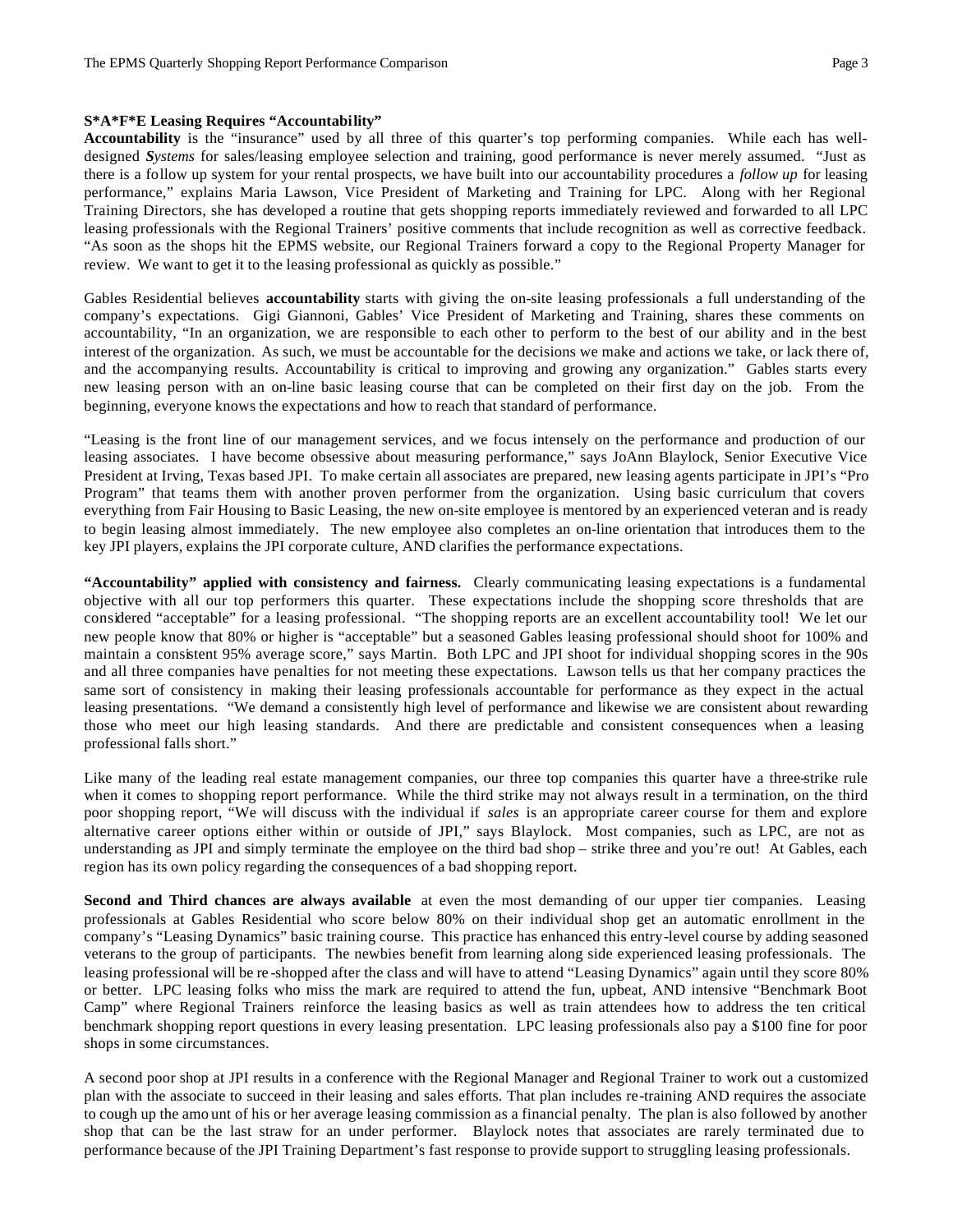**"Positive reinforcement is crucial when you are holding someone accountable,"** believes Martin. Positive feedback and upbeat corrective actions are used to "Gablize" their leasing professionals and instill a sense of confidence. Lawson agrees, "You must have systems in place to provide encouragement, too. Our on-site people do a good enough job beating themselves up. They do not need that from a supervisor." Lawson can find something positive in even the weakest presentation. "Even a score of 12 may indicate the initial greeting was friendly. We try to build on the positives!" Despite their aggressive pursuit of leasing excellence along with high shopping and benchmark question scores, our leading companies refrain from intimidation and bullying to produce results. When it gets to that point, they tell us that you simply have the wrong player in the position. At that point, you either retrain or rehire.

"When you set realistic expectations and appropriate rewards, good people hold themselves personally accountable," says Blaylock. "95% of accountability comes from the JPI associate's heart. It comes from inside, and that is why accountability starts with hiring the right people." The other top performing organizations echo this belief. "People want to succeed. The real driver in this accountability thing is the person's individual desire to do a good job," Lawson tells us. "The LPC team members feel when they fail individually, they have personally let down their team. Even the Regional Leaders make themselves accountable. They realize if their region is lagging behind in their shopping scores, they impact the entire company's numbers."

**Accountability and rewards work hand in hand**. Recognition for a job well done is one of the most important motivators to most employees. All three companies award up to \$200 for a perfect shop. At Gables, top leasing professionals earn the "Top Shop" designation and receive recognition in their Quarterly Meeting and in the corporate newsletter. Annually, six to ten team members are recognized with the prestigious Circle of Excellence award that entitles them to attend the corporate annual meeting, attend an outside conference, and receive their choice of fine jewelry or a vacation package.

Recognition is also the foundation of LPC's reward program. In addition to money, plaques, and attendance to regional and national meetings, top leasers have highlights from their actual shops printed in company publications and read at corporate meetings. This type of recognition also becomes a learning tool for other LPC team members as they hear and read the positive (and instructional) comments from the shoppers. Top leasers at JPI earn membership to the *Magna Leasa Lotta* club that includes a crystal star desk display and a beautiful signed certificate. Recently, JPI Regional Managers and Trainers bought and delivered lunch for each property on-site team that averaged 85% or higher on the benchmark questions. "The message to these on-site associates was "Thanks for keeping us competitive with the benchmark group of highly recognized companies," says Blaylock.

**Accountability** of leasing performance continues to heighten, as the responsibility for leasing excellence appears to be moving up the ranks! Rather than simply holding the Training Director alone responsible, now mid and upper management seem to be interested and involved in the constant monitoring of shopping report scores. Martin tells us that at Gables, accountability starts at the top! "The Regionals are competitive, and they hold their Regional Managers and Trainers accountable, too." Gables has created a "Traveling Trophy" that is earned by the region with the highest average from these three numbers: 1) average shopping score, 2) average benchmark score, 3) average occupancy. This interesting competition melds shopping performance with actual property operations to produce a number that truly reflects leasing excellence.

At LPC, even the Regional Vice Presidents get involved with leasing accountability by calling to congratulate a leasing professional for a great shop. The LPC regions are also compared which creates some friendly but feisty competition that heightens accountability throughout the company.

We are intrigued at the many Vice Presidents and Executive Officers who consult the EPMS website often to take a look at their portfolio's shopping numbers. It is not uncommon for upper management to inquire of EPMS if their mid level personnel are also regularly monitoring performance through the tools available to them at www.epmsonline.com. Now Senior Executives, in concert with the Regional Managers and Trainers, are becoming the drivers in this effort to be the best in leasing and are using the EPMS Quarterly *Shopping Report Performance Comparison* as a tool to focus their higher expectations!

We are pleased to hear our clients tell us that the most significant result from their shopping programs is a more effective onsite sales effort that puts more prospects into apartments! That is the ultimate objective of shopping evaluations: give the leasing professional feedback that will improve their leasing performance and add value to the property.

We are delighted to produce this benchmark comparison as a resource that provides accurate leasing performance statistics to our clients and to the apartment industry. Yet, we take no credit for the enhanced leasing skills. It is the tenacity and drive of the readers of this letter, our valued clients and partners, who continue to translate the data into improved performance!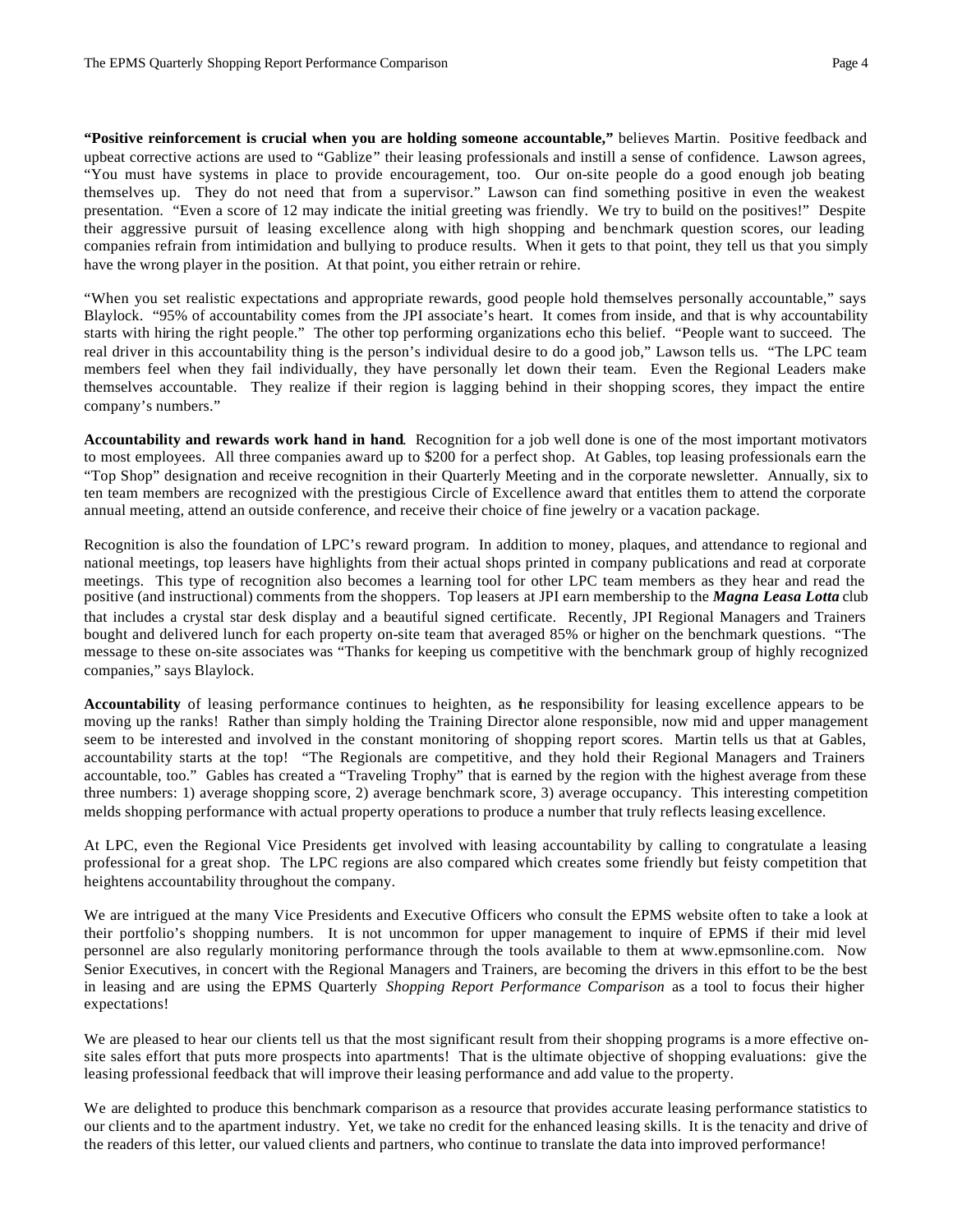The *EPMS Shopping Report Performance Summary* is an excellent tool to help you shape your company training programs to address specific strengths and weaknesses of your Leasing Professionals.

Ellis Property Management Services (EPMS), AMO, has been providing comprehensive, executive-ready shopping reports nationwide for more than 18 years. Our references include some of the largest and most well-known property management companies in the country. Shopping reports are the foundation of our company! EPMS also provides an array of training seminars, education curriculum design, and consulting that can impact leasing performance and effectiveness. For more information on EPMS' services, please contact Joanna Ellis, CAPS at (972) 256-3767 or by email, jellis@epmsonline.com You can also visit our web site, www.epmsonline.com.